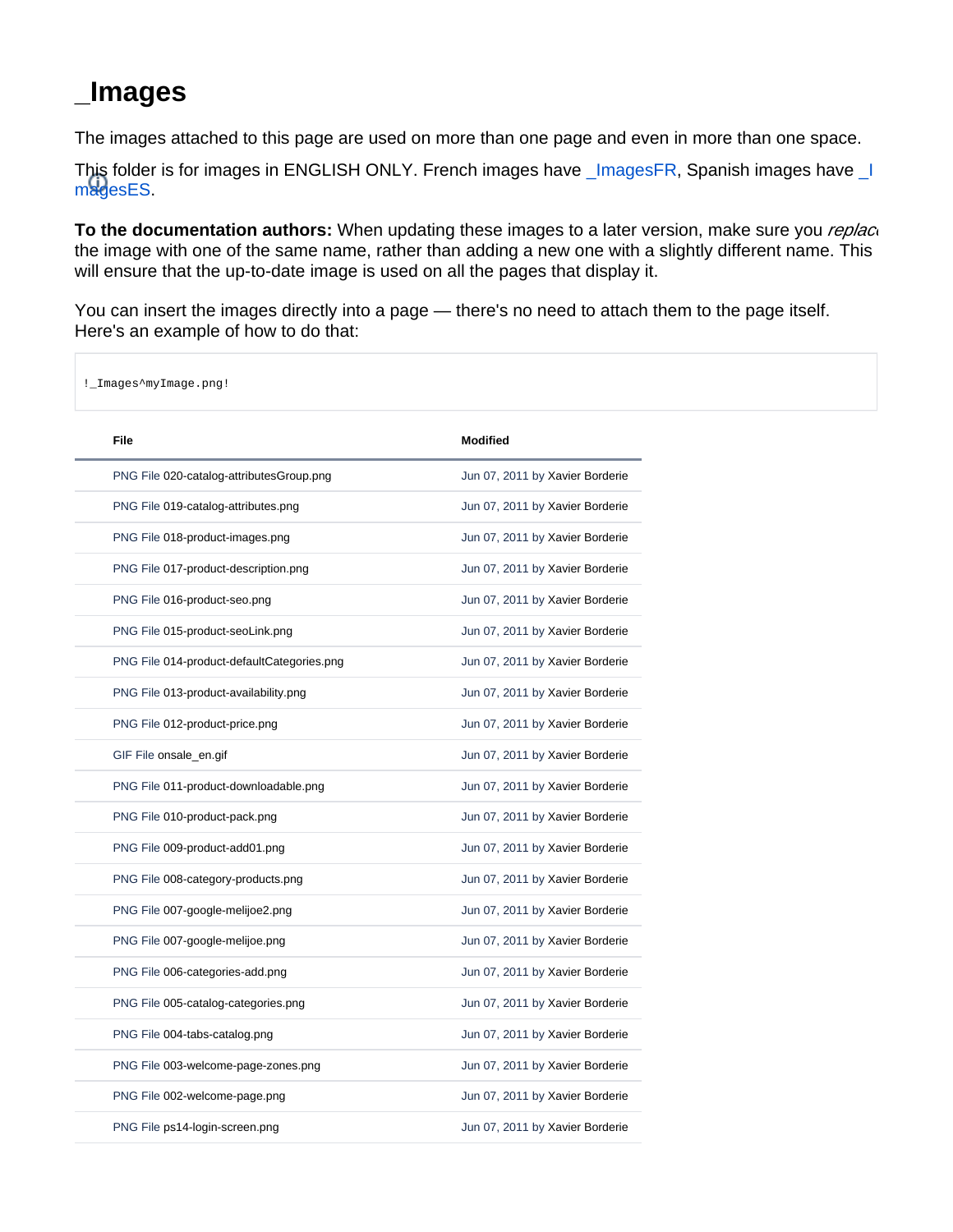| PNG File 021-catalog-attributesAttribute.png     | Jun 07, 2011 by Xavier Borderie |
|--------------------------------------------------|---------------------------------|
| PNG File 022-catalog-attributesEdit.png          | Jun 07, 2011 by Xavier Borderie |
| PNG File 023-catalog-attributesEdit2.png         | Jun 07, 2011 by Xavier Borderie |
| PNG File 024-catalog-prices.png                  | Jun 07, 2011 by Xavier Borderie |
| PNG File 025-catalog-pricesAddNew.png            | Jun 07, 2011 by Xavier Borderie |
| PNG File 026-catalog-discountPrices-table.png    | Jun 07, 2011 by Xavier Borderie |
| PNG File 027-catalog-productPageInStore.png      | Jun 07, 2011 by Xavier Borderie |
| PNG File 028-catalog-productCombinations.png     | Jun 08, 2011 by Xavier Borderie |
| PNG File 029-catalog-productCombinationPrice.png | Jun 08, 2011 by Xavier Borderie |
| PNG File 030-catalog-combinationsList.png        | Jun 08, 2011 by Xavier Borderie |
| PNG File 031-catalog-combinationGeneratorBtn.png | Jun 08, 2011 by Xavier Borderie |
| PNG File 032-catalog-combinationGenerator.png    | Jun 08, 2011 by Xavier Borderie |
| PNG File 033-catalog-features.png                | Jun 08, 2011 by Xavier Borderie |
| PNG File 034-catalog-featuresAddNew.png          | Jun 08, 2011 by Xavier Borderie |
| PNG File 035-catalog-featuresTab.png             | Jun 08, 2011 by Xavier Borderie |
| PNG File 036-catalog-featuresAddValue.png        | Jun 08, 2011 by Xavier Borderie |
| PNG File 037-catalog-customization.png           | Jun 08, 2011 by Xavier Borderie |
| PNG File 038-catalog-customizationFields.png     | Jun 08, 2011 by Xavier Borderie |
| PNG File 039-catalog-attachment.png              | Jun 08, 2011 by Xavier Borderie |
| PNG File 040-catalog-attachmentsSubtab.png       | Jun 08, 2011 by Xavier Borderie |
| PNG File 041-catalog-attachmentInStore.png       | Jun 08, 2011 by Xavier Borderie |
| PNG File 027b-catalog-productDiscountInStore.png | Jun 08, 2011 by Xavier Borderie |
| PNG File 042-catalog-tabbar.png                  | Jun 08, 2011 by Xavier Borderie |
| PNG File 043-catalog-tracking.png                | Jun 08, 2011 by Xavier Borderie |
| PNG File 044-catalog-manufacturers.png           | Jun 08, 2011 by Xavier Borderie |
| PNG File 045-catalog-manufacturersForm.png       | Jun 08, 2011 by Xavier Borderie |
| PNG File 046-catalog-manufacturersInStore.png    | Jun 08, 2011 by Xavier Borderie |
| PNG File 047-catalog-suppliersForm.png           | Jun 08, 2011 by Xavier Borderie |
| PNG File 048-catalog-imageMappingForm.png        | Jun 08, 2011 by Xavier Borderie |
| PNG File 049-catalog-imageMapAdd.png             | Jun 08, 2011 by Xavier Borderie |
| PNG File 050-catalog-imageMapAssign.png          | Jun 08, 2011 by Xavier Borderie |
| PNG File 051-catalog-imageMapCategories.png      | Jun 08, 2011 by Xavier Borderie |
| PNG File 052-catalog-imageMapFO.png              | Jun 08, 2011 by Xavier Borderie |
| PNG File 053-catalog-tagList.png                 | Jun 09, 2011 by Xavier Borderie |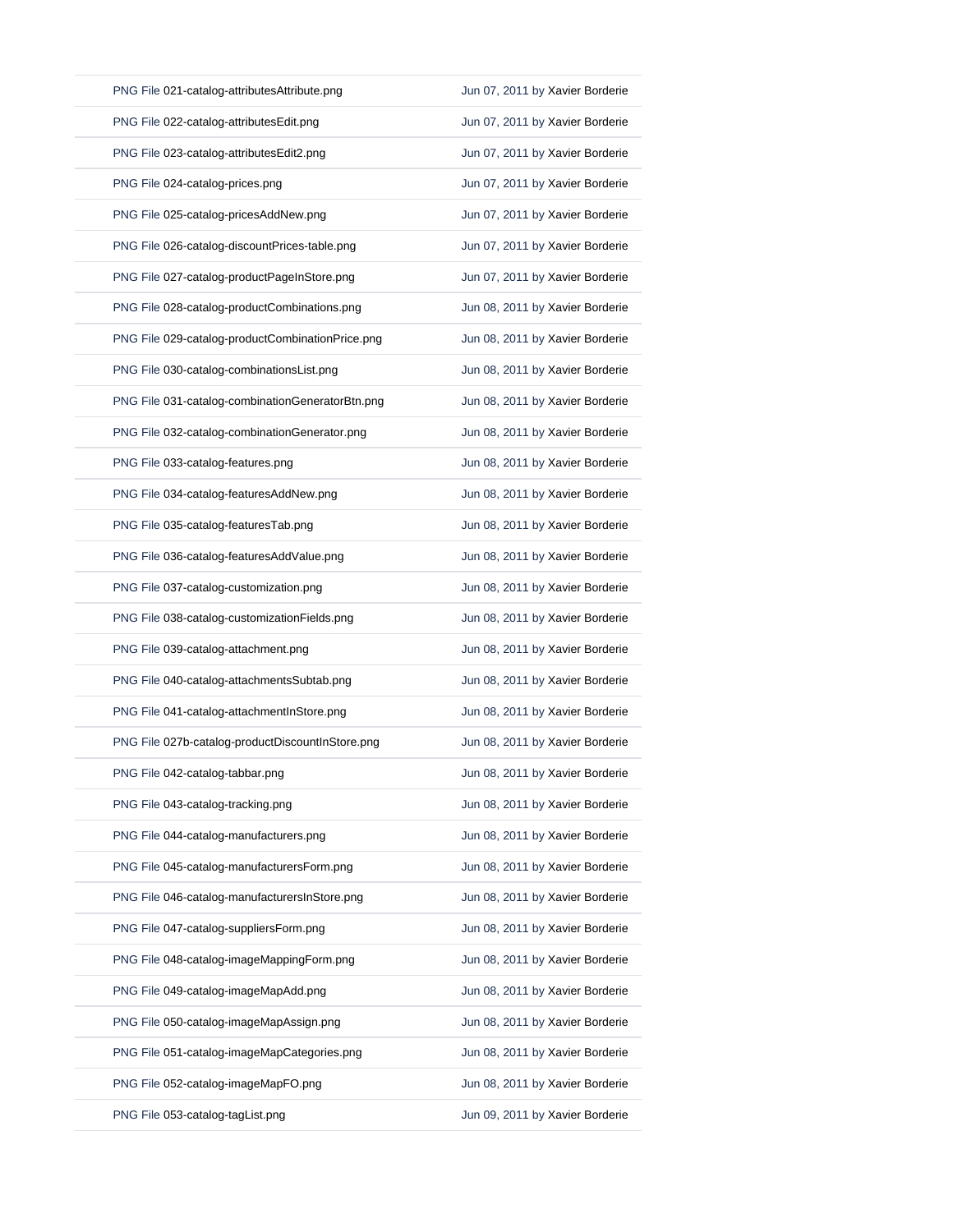| PNG File 054-catalog-tagAddNew.png            | Jun 09, 2011 by Xavier Borderie |
|-----------------------------------------------|---------------------------------|
| PNG File 055-catalog-tagFOsearch.png          | Jun 09, 2011 by Xavier Borderie |
| PNG File 056-customers-screen.png             | Jun 09, 2011 by Xavier Borderie |
| PNG File 057-customers-addNew.png             | Jun 09, 2011 by Xavier Borderie |
| PNG File 058-customers-addresses.png          | Jun 09, 2011 by Xavier Borderie |
| PNG File 059-customers-reqFields.png          | Jun 09, 2011 by Xavier Borderie |
| PNG File 061-customers-groupsAddNew.png       | Jun 09, 2011 by Xavier Borderie |
| PNG File 060-customers-groupsList.png         | Jun 09, 2011 by Xavier Borderie |
| PNG File 062-customers-searchForm.png         | Jun 09, 2011 by Xavier Borderie |
| PNG File 063-customers-searchResults.png      | Jun 09, 2011 by Xavier Borderie |
| PNG File 064-customers-filterList.png         | Jun 09, 2011 by Xavier Borderie |
| PNG File 065-customers-viewCustomer.png       | Jun 09, 2011 by Xavier Borderie |
| PNG File 066-customers-cart.png               | Jun 09, 2011 by Xavier Borderie |
| PNG File 067-orders-list.png                  | Jun 09, 2011 by Xavier Borderie |
| PNG File 068-orders-viewOrder.png             | Jun 09, 2011 by Xavier Borderie |
| PNG File 069-orders-sendMessage.png           | Jun 09, 2011 by Xavier Borderie |
| PNG File 070-orders-invoicesPrintPDF.png      | Jun 09, 2011 by Xavier Borderie |
| PNG File 071-orders-merchReturns.png          | Jun 09, 2011 by Xavier Borderie |
| PNG File 070b-orders-invoicesPDFLinkBO.png    | Jun 09, 2011 by Xavier Borderie |
| PNG File 072-orders-merchReturnsFOForm.png    | Jun 09, 2011 by Xavier Borderie |
| PNG File 073-orders-merchReturnList.png       | Jun 09, 2011 by Xavier Borderie |
| PNG File 074-orders-merchReturnAuth.png       | Jun 09, 2011 by Xavier Borderie |
| PNG File 075-orders-merchReturnCheckboxes.png | Jun 09, 2011 by Xavier Borderie |
| PNG File 076-orders-creditSlipList.png        | Jun 09, 2011 by Xavier Borderie |
| PNG File 077-orders-creditSlipInOrder.png     | Jun 09, 2011 by Xavier Borderie |
| PNG File 078-orders-creditSlipFOList.png      | Jun 09, 2011 by Xavier Borderie |
| PNG File 079-orders-creditSlipVoucherFO.png   | Jun 09, 2011 by Xavier Borderie |
| PNG File 080-orders-messageFO.png             | Jun 09, 2011 by Xavier Borderie |
| PNG File 081-orders-messagesList.png          | Jun 09, 2011 by Xavier Borderie |
| PNG File 082-orders-messageInOrder.png        | Jun 09, 2011 by Xavier Borderie |
| PNG File 083-orders-statusesList.png          | Jun 09, 2011 by Xavier Borderie |
| PNG File 084-orders-statusesAddNew.png        | Jun 09, 2011 by Xavier Borderie |
| PNG File 085-orders-statusInOrder.png         | Jun 09, 2011 by Xavier Borderie |
| PNG File 086-orders-prewrittenMessages.png    | Jun 09, 2011 by Xavier Borderie |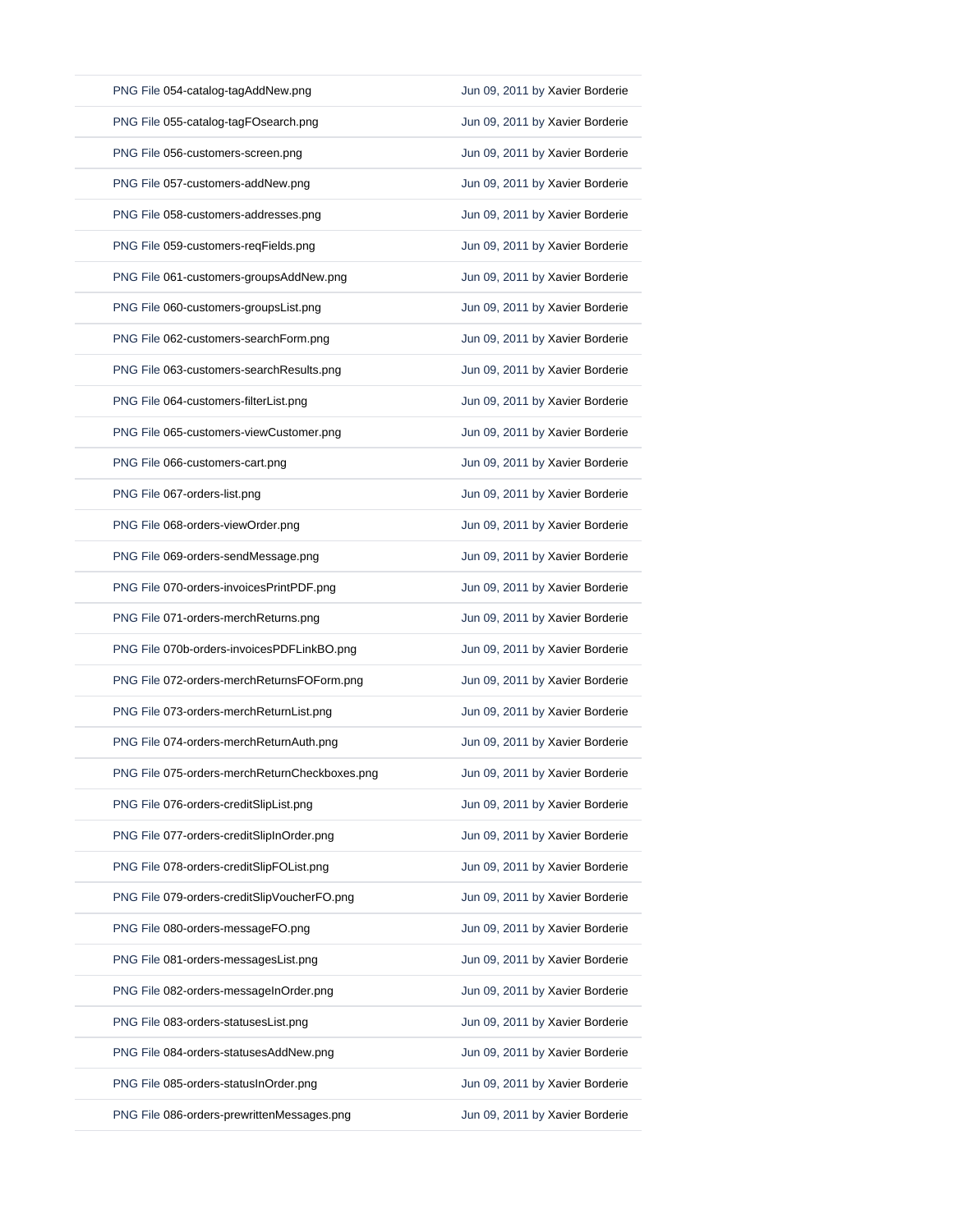| PNG File 087-payments-modulesListButton.png      | Jun 10, 2011 by Xavier Borderie |
|--------------------------------------------------|---------------------------------|
| PNG File 088-payments-moduleList.png             | Jun 10, 2011 by Xavier Borderie |
| PNG File 089-payments-moduleInstalledSuccess.png | Jun 10, 2011 by Xavier Borderie |
| PNG File 091-payments-bankWireFO.png             | Jun 10, 2011 by Xavier Borderie |
| PNG File 090-payments-bankWireConfig.png         | Jun 10, 2011 by Xavier Borderie |
| PNG File 092-payments-bankWireFOstep2.png        | Jun 10, 2011 by Xavier Borderie |
| PNG File 093-payments-bankWireFOstep3.png        | Jun 10, 2011 by Xavier Borderie |
| PNG File 094-payments-checkConfig.png            | Jun 10, 2011 by Xavier Borderie |
| PNG File 094-payments-checkConfigFO.png          | Jun 10, 2011 by Xavier Borderie |
| PNG File 095-payments-authorizenetConfig.png     | Jun 10, 2011 by Xavier Borderie |
| PNG File 096-payments-cashticketConfig.png       | Jun 10, 2011 by Xavier Borderie |
| PNG File 097-payments-dibsConfig.png             | Jun 10, 2011 by Xavier Borderie |
| PNG File 098-payments-googlecheckoutConfig.png   | Jun 10, 2011 by Xavier Borderie |
| PNG File 099-payments-hipayConfig.png            | Jun 10, 2011 by Xavier Borderie |
| PNG File 100-payments-moneybookersConfig.png     | Jun 10, 2011 by Xavier Borderie |
| PNG File 101-payments-ogoneConfig.png            | Jun 10, 2011 by Xavier Borderie |
| PNG File 102-payments-paypalConfig.png           | Jun 10, 2011 by Xavier Borderie |
| PNG File 103-payments-paysafeConfig.png          | Jun 10, 2011 by Xavier Borderie |
| PNG File 104-payments-restrictions.png           | Jun 10, 2011 by Xavier Borderie |
| PNG File 105-payments-groupRestrictions.png      | Jun 10, 2011 by Xavier Borderie |
| PNG File 106-payments-countriesRestrictions.png  | Jun 10, 2011 by Xavier Borderie |
| PNG File 107-payments-currencies.png             | Jun 10, 2011 by Xavier Borderie |
| PNG File 108-payments-currenciesOptions.png      | Jun 10, 2011 by Xavier Borderie |
| PNG File 109-payments-currencyAddNew.png         | Jun 10, 2011 by Xavier Borderie |
| PNG File 110-payments-taxesList.png              | Jun 10, 2011 by Xavier Borderie |
| PNG File 111-payments-taxesOptions.png           | Jun 10, 2011 by Xavier Borderie |
| PNG File 112-payments-taxesEcotaxField.png       | Jun 10, 2011 by Xavier Borderie |
| PNG File 112-payments-taxesEcotaxFO.png          | Jun 10, 2011 by Xavier Borderie |
| PNG File 113-payments-taxAddNew.png              | Jun 10, 2011 by Xavier Borderie |
| PNG File 114-payments-taxRulesList.png           | Jun 10, 2011 by Xavier Borderie |
| PNG File 115-payments-taxRulesAddNew.png         | Jun 13, 2011 by Xavier Borderie |
| PNG File 116-payments-vouchersList.png           | Jun 13, 2011 by Xavier Borderie |
| PNG File 117-payments-vouchersAddNew.png         | Jun 13, 2011 by Xavier Borderie |
| PNG File 117-payments-vouchersFO.png             | Jun 13, 2011 by Xavier Borderie |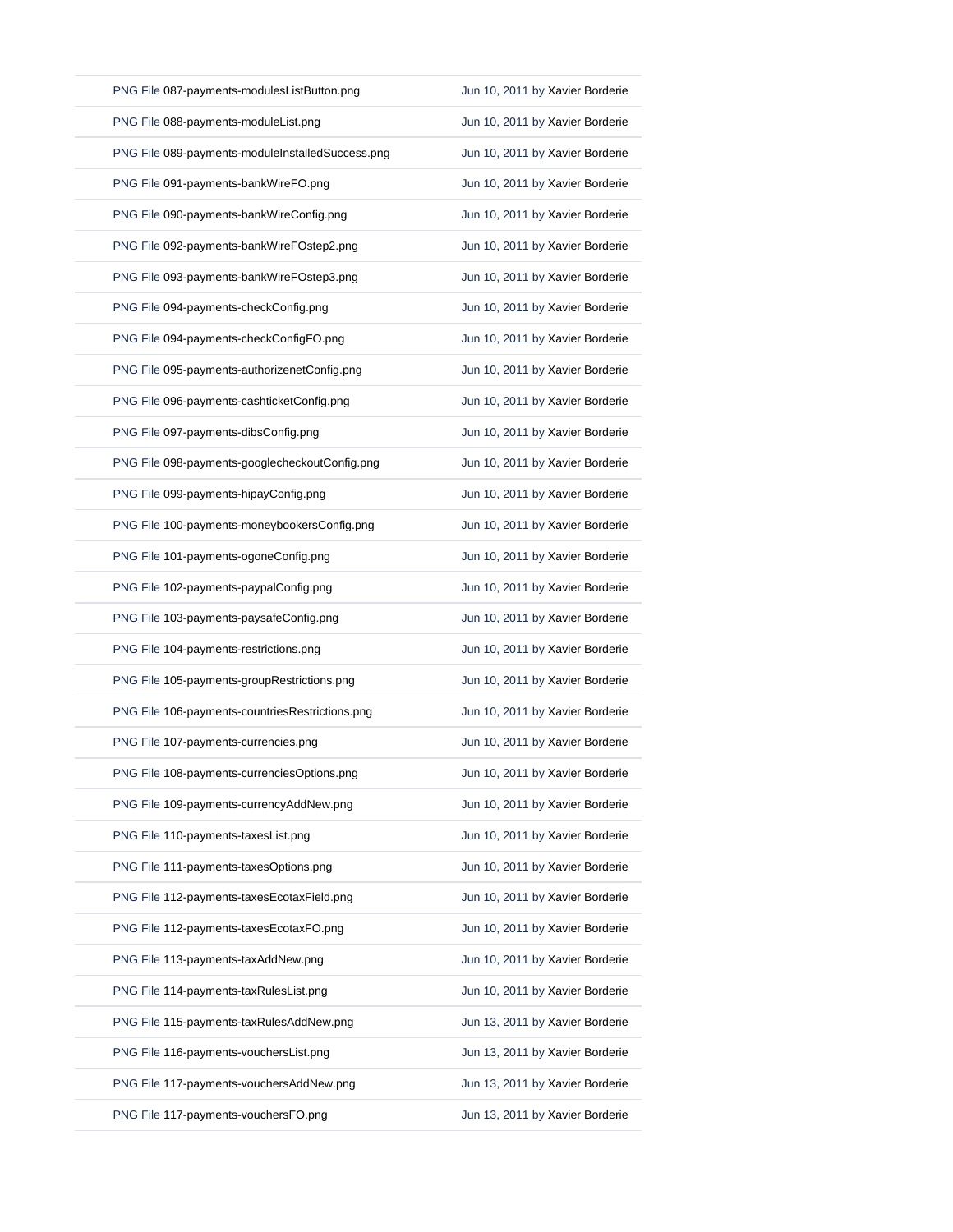| PNG File 118-payments-vouchersFOcart.png    | Jun 13, 2011 by Xavier Borderie |
|---------------------------------------------|---------------------------------|
| PNG File 119-payments-vouchersFOcart2.png   | Jun 13, 2011 by Xavier Borderie |
| PNG File 120-shipping.png                   | Jun 13, 2011 by Xavier Borderie |
| PNG File 121-shipping-carriersList.png      | Jun 13, 2011 by Xavier Borderie |
| PNG File 122-shipping-carrierAddNew.png     | Jun 13, 2011 by Xavier Borderie |
| PNG File 123-shipping-statesList.png        | Jun 14, 2011 by Xavier Borderie |
| PNG File 124-shipping-statesAddNew.png      | Jun 14, 2011 by Xavier Borderie |
| PNG File 125-shipping-countriesList.png     | Jun 14, 2011 by Xavier Borderie |
| PNG File 126-shipping-countriesOptions.png  | Jun 14, 2011 by Xavier Borderie |
| PNG File 127-shipping-countryAddNew.png     | Jun 14, 2011 by Xavier Borderie |
| PNG File 128-shipping-zonesList.png         | Jun 14, 2011 by Xavier Borderie |
| PNG File 129-shipping-zoneAddNew.png        | Jun 14, 2011 by Xavier Borderie |
| PNG File 130-shipping-priceRangeList.png    | Jun 14, 2011 by Xavier Borderie |
| PNG File 131-shipping-priceRangeAddNew.png  | Jun 14, 2011 by Xavier Borderie |
| PNG File 132-shipping-weightRangeList.png   | Jun 14, 2011 by Xavier Borderie |
| PNG File 133-shipping-weightRangeAddNew.png | Jun 14, 2011 by Xavier Borderie |
| PNG File 134-shipping-carrierFees.png       | Jun 14, 2011 by Xavier Borderie |
|                                             | Jun 14, 2011 by Xavier Borderie |
| PNG File 135-stats-home.png                 |                                 |
| PNG File 136-stats-sidebar.png              | Jun 14, 2011 by Xavier Borderie |
| PNG File 137-stats-settings.png             | Jun 14, 2011 by Xavier Borderie |
| PNG File 138-stats-settingsHome.png         | Jun 14, 2011 by Xavier Borderie |
| PNG File 139-stats-searchengineList.png     | Jun 14, 2011 by Xavier Borderie |
| PNG File 140-stats-searchengineAddNew.png   | Jun 14, 2011 by Xavier Borderie |
| PNG File 141-stats-referrersList.png        | Jun 14, 2011 by Xavier Borderie |
| PNG File 142-referrerAddNew.png             | Jun 14, 2011 by Xavier Borderie |
| PNG File 143-modules-home.png               | Jun 14, 2011 by Xavier Borderie |
| PNG File 144-module-googleSitemap.png       | Jun 15, 2011 by Xavier Borderie |
| PNG File 145-modules-twenga.png             | Jun 15, 2011 by Xavier Borderie |
| PNG File 146-modules-europeanVAT.png        | Jun 15, 2011 by Xavier Borderie |
| PNG File 147-modules-europeanVAT-FO.png     | Jun 15, 2011 by Xavier Borderie |
| PNG File 148-modules-ebay.png               | Jun 15, 2011 by Xavier Borderie |
| PNG File 149-modules-import-oscommerce.png  | Jun 15, 2011 by Xavier Borderie |
| PNG File 150-modules-birthdaypresent.png    | Jun 15, 2011 by Xavier Borderie |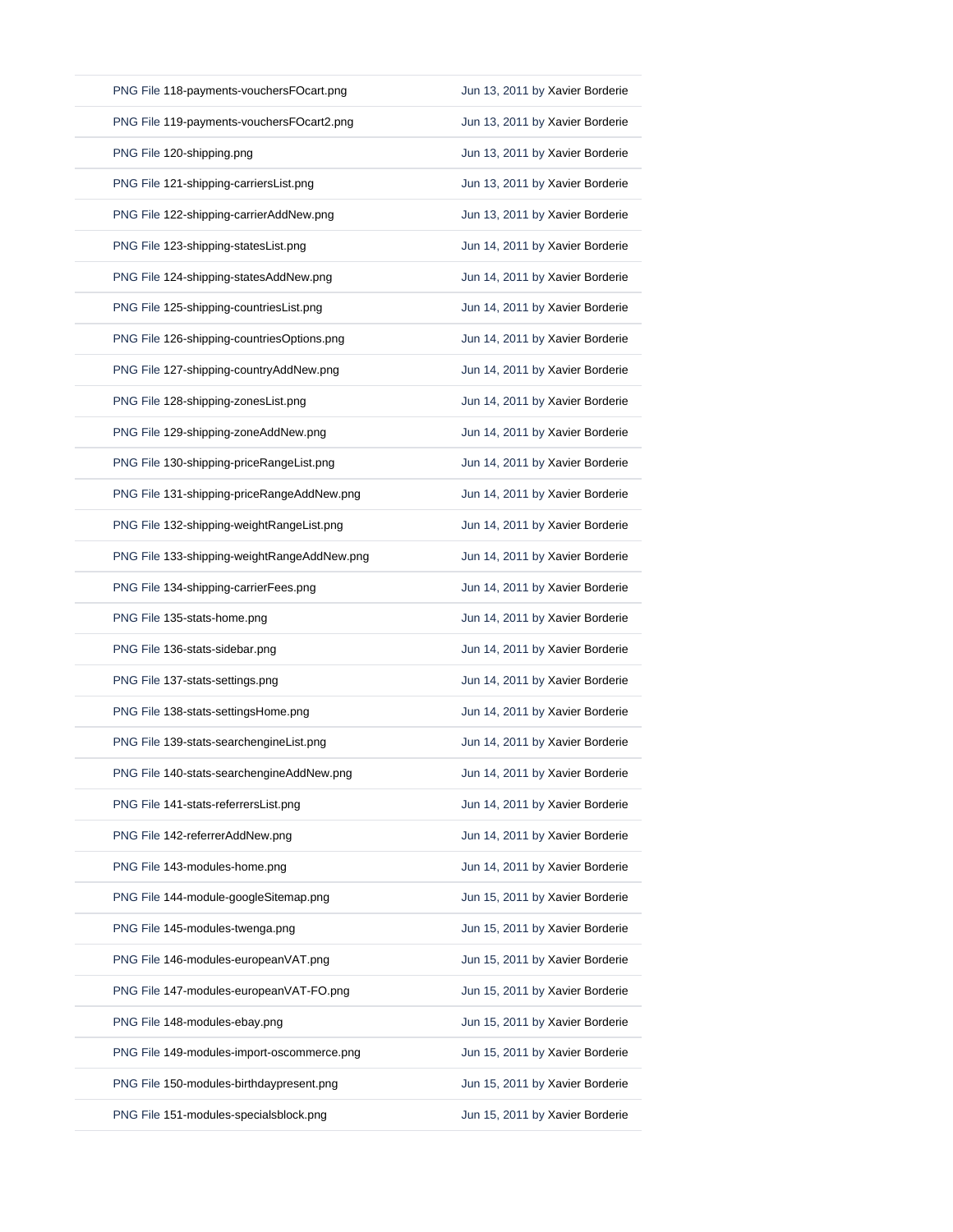| PNG File 152-modules-specialsblockFO.png                 | Jun 15, 2011 by Xavier Borderie |
|----------------------------------------------------------|---------------------------------|
| PNG File 153-modules-loyaltyprogram.png                  | Jun 15, 2011 by Xavier Borderie |
| PNG File 154-modules-fianet.png                          | Jun 15, 2011 by Xavier Borderie |
| PNG File 155-modules-prestashopSecurityCreateAccount.png | Jun 16, 2011 by Xavier Borderie |
| PNG File 155-modules-prestashopSecurityLogIn.png         | Jun 16, 2011 by Xavier Borderie |
| PNG File 157-modules-trustedshops.png                    | Jun 16, 2011 by Xavier Borderie |
| PNG File 158-modules-advertblock.png                     | Jun 16, 2011 by Xavier Borderie |
| PNG File 159-modules-criteo.png                          | Jun 16, 2011 by Xavier Borderie |
| PNG File 160-modules-ekomi.png                           | Jun 16, 2011 by Xavier Borderie |
| PNG File 161-modules-customerFollowUp.png                | Jun 16, 2011 by Xavier Borderie |
| PNG File 162-modules-gAdSense.png                        | Jun 16, 2011 by Xavier Borderie |
| PNG File 163-modules-custReferral.png                    | Jun 16, 2011 by Xavier Borderie |
| PNG File 164-modules-custReferralFO.png                  | Jun 16, 2011 by Xavier Borderie |
| PNG File 165-modules-mailalert.png                       | Jun 16, 2011 by Xavier Borderie |
| PNG File 166-modules-newsletter.png                      | Jun 16, 2011 by Xavier Borderie |
| PNG File 164b-modules-custReferralFO2.png                | Jun 16, 2011 by Xavier Borderie |
| PNG File 167-modules-importExportTheme.png               | Jun 16, 2011 by Xavier Borderie |
| PNG File 168-modules-tm4b.png                            | Jun 16, 2011 by Xavier Borderie |
| PNG File 169-modules-watermark.png                       | Jun 16, 2011 by Xavier Borderie |
| PNG File 170-modules-watermarkRegenerate.png             | Jun 16, 2011 by Xavier Borderie |
| PNG File 171-modules-shippingestimation.png              | Jun 16, 2011 by Xavier Borderie |
| PNG File 172-modules-deliveryDate.png                    | Jun 16, 2011 by Xavier Borderie |
| PNG File 173-modules-deliveryDateAddNew.png              | Jun 17, 2011 by Xavier Borderie |
| PNG File 174-modules-envoimoinscher.png                  | Jun 17, 2011 by Xavier Borderie |
| PNG File 175-modules-fedex.png                           | Jun 17, 2011 by Xavier Borderie |
| PNG File 176-modules-mondialrelay.png                    | Jun 17, 2011 by Xavier Borderie |
| PNG File 177-modules-socolissimo.png                     | Jun 17, 2011 by Xavier Borderie |
| PNG File 143b-modules-statusIcons.png                    | Jun 17, 2011 by Xavier Borderie |
| PNG File 178-modules-ups.png                             | Jun 17, 2011 by Xavier Borderie |
| PNG File 179-modules-usps.png                            | Jun 17, 2011 by Xavier Borderie |
| PNG File 180-modules-bestManufacturers.png               | Jun 17, 2011 by Xavier Borderie |
| PNG File 181-modules-geolocation.png                     | Jun 17, 2011 by Xavier Borderie |
| PNG File 182-modules-linkBlock.png                       | Jun 17, 2011 by Xavier Borderie |
| PNG File 183-modules-newsletter.png                      | Jun 17, 2011 by Xavier Borderie |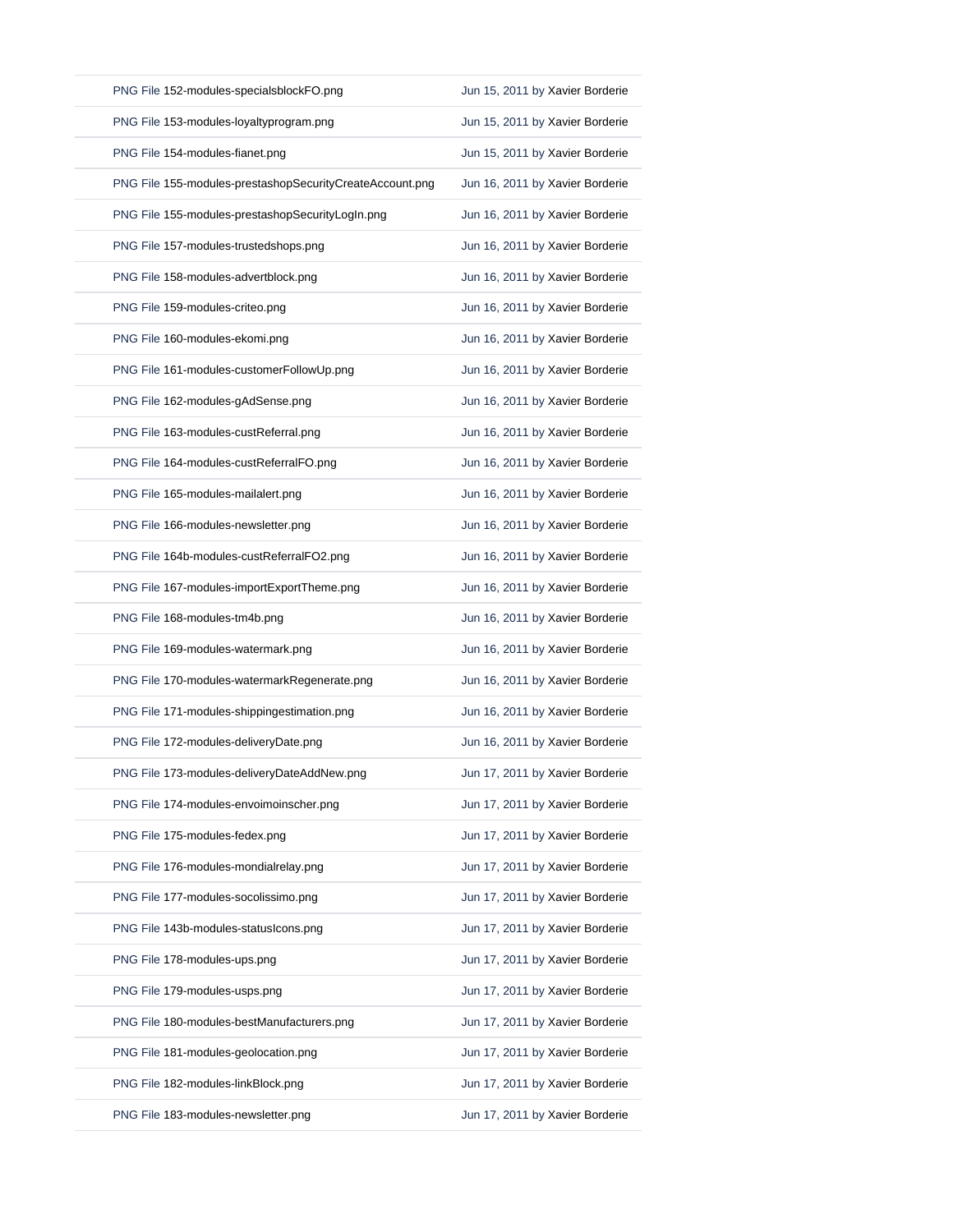| PNG File 184-modules-paymentLogo.png         | Jun 17, 2011 by Xavier Borderie |
|----------------------------------------------|---------------------------------|
| PNG File 185-modules-rssFeedBlock.png        | Jun 17, 2011 by Xavier Borderie |
| PNG File 186-modules-suppliersBlock.png      | Jun 17, 2011 by Xavier Borderie |
| PNG File 187-modules-tagsBlock.png           | Jun 17, 2011 by Xavier Borderie |
| PNG File 188-modules-viewProductsBlock.png   | Jun 17, 2011 by Xavier Borderie |
| PNG File 189-modules-crossSelling.png        | Jun 17, 2011 by Xavier Borderie |
| PNG File 190-modules-homeTextEditor.png      | Jun 17, 2011 by Xavier Borderie |
| PNG File 191-modules-homeTextEditorFO.png    | Jun 17, 2011 by Xavier Borderie |
| PNG File 192-modules-fiaNetSeal.png          | Jun 17, 2011 by Xavier Borderie |
| PNG File 193-modules-featuredProducts.png    | Jun 17, 2011 by Xavier Borderie |
| PNG File 194-modules-iAdvize.png             | Jun 17, 2011 by Xavier Borderie |
| PNG File 195-modules-livezilla.png           | Jun 17, 2011 by Xavier Borderie |
| PNG File 196-modules-productComments.png     | Jun 17, 2011 by Xavier Borderie |
| PNG File 197-modules-productsCategory.png    | Jun 17, 2011 by Xavier Borderie |
| PNG File 198-modules-productTooltips.png     | Jun 17, 2011 by Xavier Borderie |
| PNG File 199-modules-reversoForm.png         | Jun 17, 2011 by Xavier Borderie |
| PNG File 200-employees-list.png              | Jun 20, 2011 by Xavier Borderie |
| PNG File 201-employees-options.png           | Jun 20, 2011 by Xavier Borderie |
| PNG File 202-employees-profilesList.png      | Jun 20, 2011 by Xavier Borderie |
| PNG File 203-employees-profileAddNew.png     | Jun 20, 2011 by Xavier Borderie |
| PNG File 204-employees-addNew.png            | Jun 20, 2011 by Xavier Borderie |
| PNG File 205-employees-tabsList.png          | Jun 20, 2011 by Xavier Borderie |
| PNG File 206-employees-tabAddNew.png         | Jun 20, 2011 by Xavier Borderie |
| PNG File 207-employees-tabsPositions.png     | Jun 20, 2011 by Xavier Borderie |
| PNG File 208-employees-contactsFO.png        | Jun 20, 2011 by Xavier Borderie |
| PNG File 209-employees-contactsOptions.png   | Jun 20, 2011 by Xavier Borderie |
| PNG File 210-employees-contactsList.png      | Jun 20, 2011 by Xavier Borderie |
| PNG File 211-employees-contactAddNew.png     | Jun 20, 2011 by Xavier Borderie |
| PNG File 212-employees-custServiceHome.png   | Jun 20, 2011 by Xavier Borderie |
| PNG File 213-employees-custServiceHandle.png | Jun 20, 2011 by Xavier Borderie |
| PNG File 214-preferences-home.png            | Jun 20, 2011 by Xavier Borderie |
|                                              |                                 |
| PNG File 215-preferences-contact.png         | Jun 21, 2011 by Xavier Borderie |
| PNG File 216-preferences-appearanceHome.png  | Jun 21, 2011 by Xavier Borderie |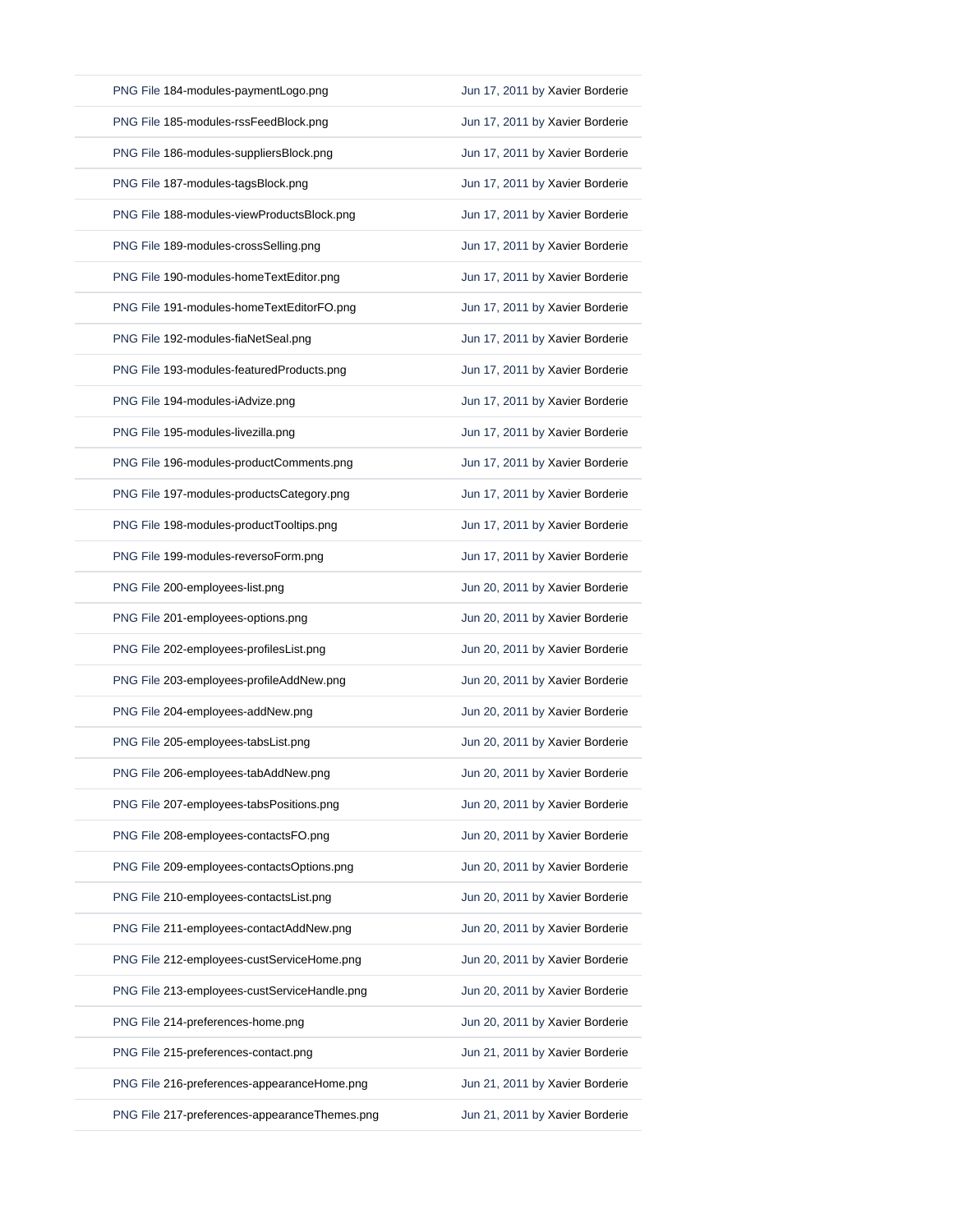| PNG File 218-preferences-appearanceThemesAddons.png | Jun 21, 2011 by Xavier Borderie |
|-----------------------------------------------------|---------------------------------|
| PNG File 219-preferences-seourlList.png             | Jun 21, 2011 by Xavier Borderie |
| PNG File 220-preferences-seourlAddNew.png           | Jun 21, 2011 by Xavier Borderie |
| PNG File 221-preferences-seourlsSetup.png           | Jun 21, 2011 by Xavier Borderie |
| PNG File 222-preferences-products.png               | Jun 21, 2011 by Xavier Borderie |
| PNG File 223-preference-emails.png                  | Jun 21, 2011 by Xavier Borderie |
| PNG File 224-preferences-emailsTest.png             | Jun 21, 2011 by Xavier Borderie |
| PNG File 225-preferences-emailsSMTP.png             | Jun 21, 2011 by Xavier Borderie |
| PNG File 226-preferences-aliasesList.png            | Jun 21, 2011 by Xavier Borderie |
| PNG File 227-preferences-aliasesAddNew.png          | Jun 21, 2011 by Xavier Borderie |
| PNG File 228-preferences-imagesizesList.png         | Jun 21, 2011 by Xavier Borderie |
| PNG File 229-preferences-imagesizeAddNew.png        | Jun 21, 2011 by Xavier Borderie |
| PNG File 230-preferences-imageRegenerate.png        | Jun 21, 2011 by Xavier Borderie |
| PNG File 231-preferences-databaseHome.png           | Jun 22, 2011 by Xavier Borderie |
| PNG File 232-preferences-databaseEngine.png         | Jun 22, 2011 by Xavier Borderie |
| PNG File 233-preferences-localizationHome.png       | Jun 22, 2011 by Xavier Borderie |
| PNG File 234-preferences-localizationImport.png     | Jun 22, 2011 by Xavier Borderie |
| PNG File 235-preferences-searchIndexation.png       | Jun 22, 2011 by Xavier Borderie |
| PNG File 236-preferences-searchOptions.png          | Jun 22, 2011 by Xavier Borderie |
| PNG File 237-preferences-performanceSmarty.png      | Jun 22, 2011 by Xavier Borderie |
| PNG File 238-preferences-performanceCCC.png         | Jun 22, 2011 by Xavier Borderie |
| PNG File 239-preference-performanceCiphering.png    | Jun 22, 2011 by Xavier Borderie |
| PNG File 240-preference-performanceCaching.png      | Jun 22, 2011 by Xavier Borderie |
| PNG File 241-preferences-geolocationHome.png        | Jun 22, 2011 by Xavier Borderie |
| PNG File 242-preferences-geolocationOptions.png     | Jun 22, 2011 by Xavier Borderie |
| PNG File 243-preferences-geolocationWhitelist.png   | Jun 22, 2011 by Xavier Borderie |
| PNG File 244-tools-languagesList.png                | Jun 22, 2011 by Xavier Borderie |
| PNG File 245-tools-languageAddNew.png               | Jun 22, 2011 by Xavier Borderie |
| PNG File 246-tools-languagesFlagsFO.png             | Jun 22, 2011 by Xavier Borderie |
| PNG File 247-tools-translationExchange.png          | Jun 23, 2011 by Xavier Borderie |
| PNG File 248-tools-translationsModify.png           | Jun 23, 2011 by Xavier Borderie |
| PNG File 249-tools-translationsModifyForm.png       | Jun 23, 2011 by Xavier Borderie |
| PNG File 249-tools-translationsModifySuggest.png    | Jun 23, 2011 by Xavier Borderie |
| PNG File 250-tools-quickAccessList.png              | Jun 23, 2011 by Xavier Borderie |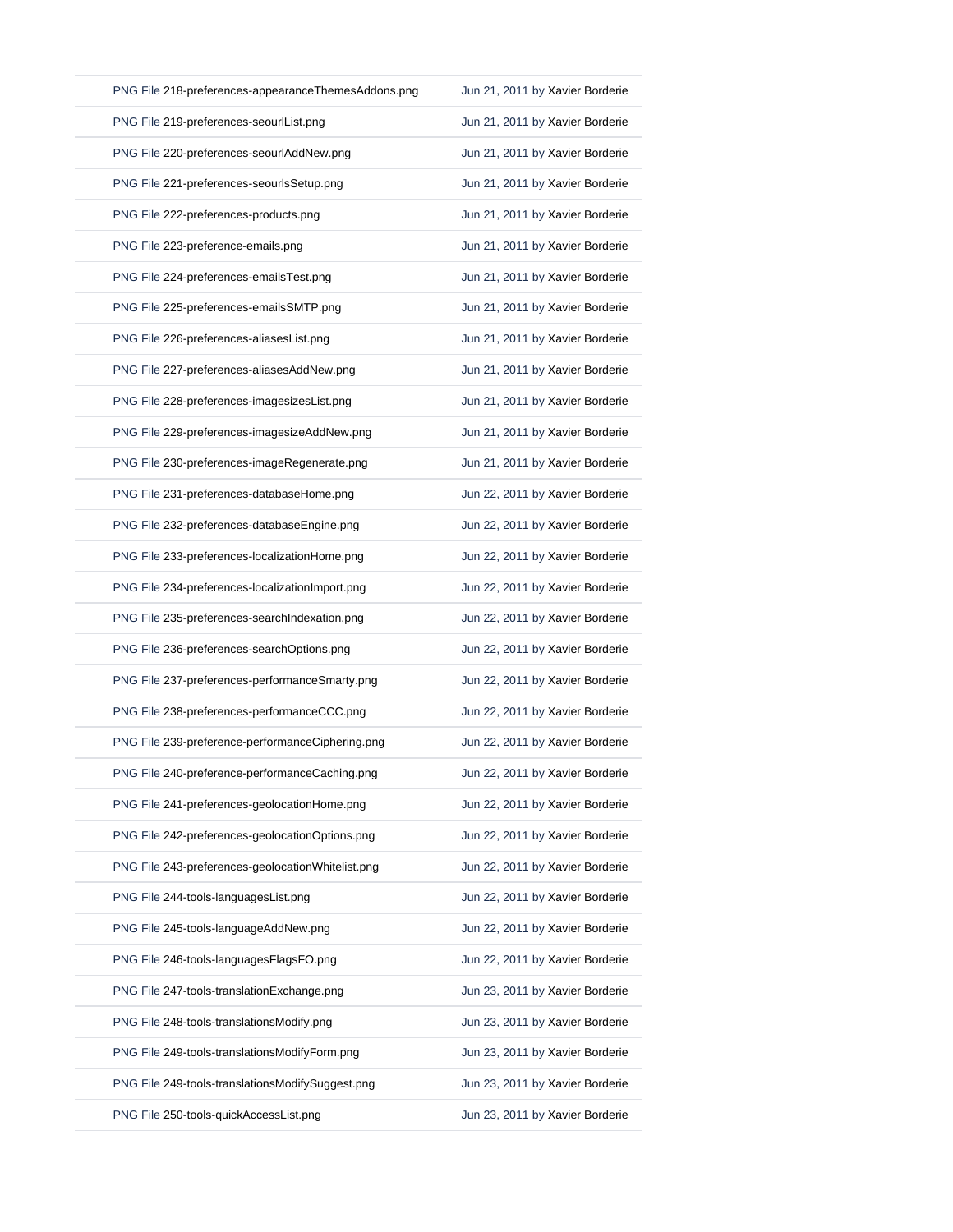| PNG File 251-tools-quickAccessAddNew.png    | Jun 23, 2011 by Xavier Borderie |
|---------------------------------------------|---------------------------------|
| PNG File 252-tools-quickAccessMenu.png      | Jun 23, 2011 by Xavier Borderie |
| PNG File 253-tools-importUpload.png         | Jun 23, 2011 by Xavier Borderie |
| PNG File 254-tools-subdomainsList.png       | Jun 24, 2011 by Xavier Borderie |
| PNG File 255-tools-subdomainAddNew.png      | Jun 24, 2011 by Xavier Borderie |
| PNG File 256-tools-backupListOptions.png    | Jun 24, 2011 by Xavier Borderie |
| PNG File 257-tools-backupDownload.png       | Jun 24, 2011 by Xavier Borderie |
| PNG File 258-tools-cmsPagesList.png         | Jun 24, 2011 by Xavier Borderie |
| PNG File 259-tools-cmsPageAddNew.png        | Jun 24, 2011 by Xavier Borderie |
| PNG File 260-tools-cmsCategoriesList.png    | Jun 24, 2011 by Xavier Borderie |
| PNG File 261-tools-cmsCategorieAddNew.png   | Jun 24, 2011 by Xavier Borderie |
| PNG File 262-tools-cmsPageEdit.png          | Jun 24, 2011 by Xavier Borderie |
| PNG File 263-tools-cmsFO.png                | Jun 24, 2011 by Xavier Borderie |
| PNG File 264-tools-generators-htaccess.png  | Jun 24, 2011 by Xavier Borderie |
| PNG File 265-tools-generatorsRobotsTxt.png  | Jun 24, 2011 by Xavier Borderie |
| PNG File 266-tools-generatorsRobotsFile.png | Jun 24, 2011 by Xavier Borderie |
| PNG File 267-tools-configInfo.png           | Jun 24, 2011 by Xavier Borderie |
| PNG File 268-tools-storesFO.png             | Jun 24, 2011 by Xavier Borderie |
| PNG File 269-tools-storesParams.png         | Jun 24, 2011 by Xavier Borderie |
| PNG File 270-tools-storesList.png           | Jun 24, 2011 by Xavier Borderie |
| PNG File 271-tools-storeAddNew.png          | Jun 24, 2011 by Xavier Borderie |
| PNG File 272-tools-storesMapInfo.png        | Jun 24, 2011 by Xavier Borderie |
| PNG File 273-tools-storesFOlink.png         | Jun 24, 2011 by Xavier Borderie |
|                                             |                                 |
| PNG File 274-tools-webserviceConfig.png     | Jun 24, 2011 by Xavier Borderie |
| PNG File 275-tools-webserviceList.png       | Jun 24, 2011 by Xavier Borderie |
| PNG File 276-tools-webserviceAddNew.png     | Jun 24, 2011 by Xavier Borderie |
| PNG File 277-tools-logsList.png             | Jun 27, 2011 by Xavier Borderie |
| PNG File 278-tools-logsEmail.png            | Jun 27, 2011 by Xavier Borderie |
| PNG File 253a-tools-import-step1.png        | Jun 27, 2011 by Xavier Borderie |
| PNG File 253b-tools-import-step2.png        | Jun 28, 2011 by Xavier Borderie |
| PNG File 253c-tools-import-saveMatching.png | Jun 28, 2011 by Xavier Borderie |
| PNG File upgrade001-filezilla.png           | Jul 01, 2011 by Xavier Borderie |
| PNG File upgrade002-maintenance.png         | Jul 01, 2011 by Xavier Borderie |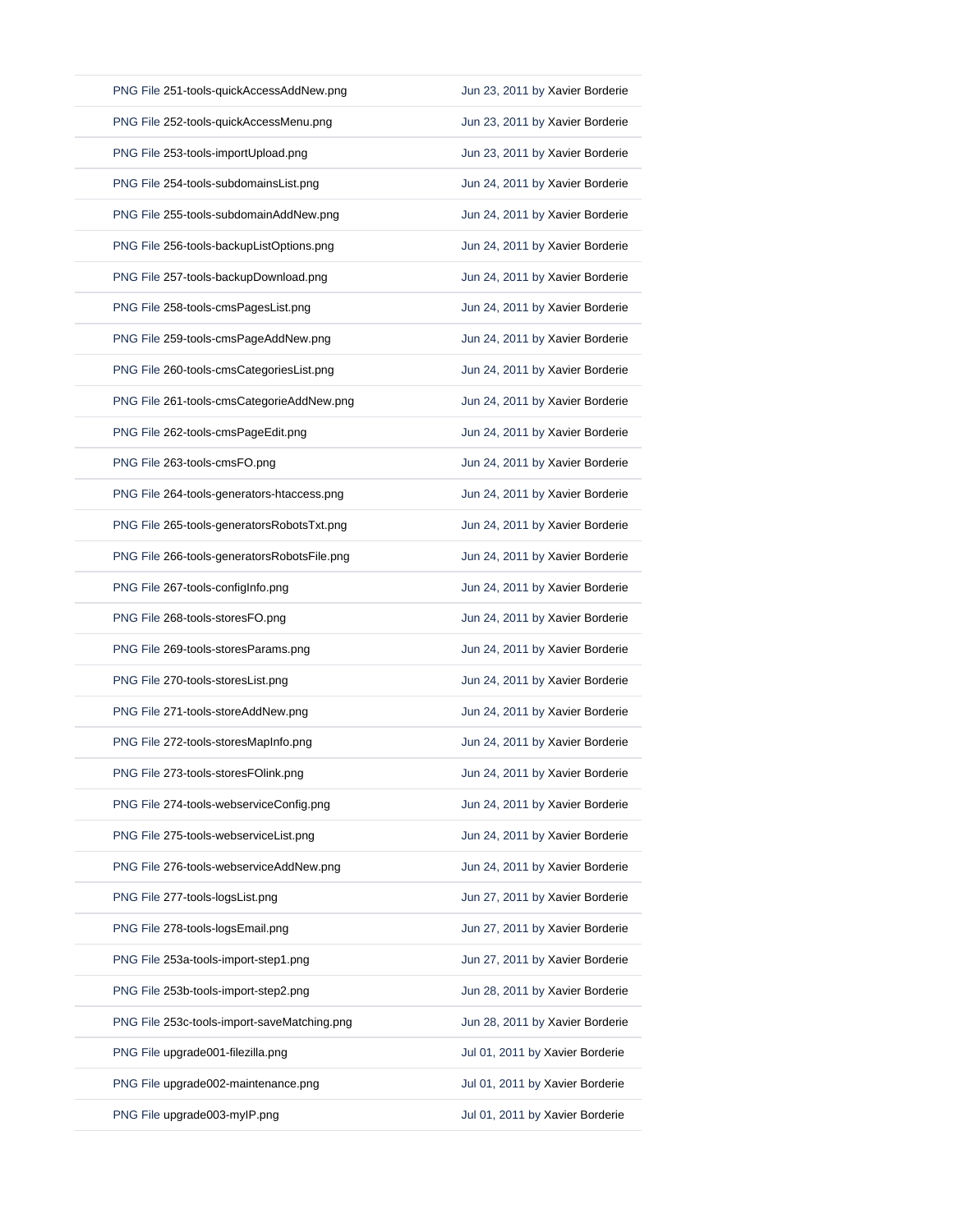| PNG File upgrade004-phpmyadmin.png         | Jul 01, 2011 by Xavier Borderie |
|--------------------------------------------|---------------------------------|
| PNG File upgrade005-exportTranslation.png  | Jul 01, 2011 by Xavier Borderie |
| PNG File upgrade006-folderReplace.png      | Jul 01, 2011 by Xavier Borderie |
| PNG File upgrade007-fileReplace.png        | Jul 01, 2011 by Xavier Borderie |
| PNG File upgrade008-ftpTransfer.png        | Jul 01, 2011 by Xavier Borderie |
| PNG File upgrade009-install01.png          | Jul 01, 2011 by Xavier Borderie |
| PNG File upgrade010-install02.png          | Jul 01, 2011 by Xavier Borderie |
| PNG File upgrade011-install03.png          | Jul 01, 2011 by Xavier Borderie |
| PNG File upgrade012-install04.png          | Jul 01, 2011 by Xavier Borderie |
| PNG File upgrade013-importTranslation.png  | Jul 01, 2011 by Xavier Borderie |
| PNG File upgrade014-urlSetup.png           | Jul 01, 2011 by Xavier Borderie |
| PNG File upgrade15-enableStore.png         | Jul 01, 2011 by Xavier Borderie |
| PNG File upgrade016-phpmyadminImport.png   | Jul 01, 2011 by Xavier Borderie |
| PNG File server_dos.png                    | Jul 01, 2011 by Xavier Borderie |
| PNG File server_htaccess.png               | Jul 01, 2011 by Xavier Borderie |
| JPEG File designer-copyRename.jpg          | Jul 04, 2011 by Xavier Borderie |
| JPEG File designer-themesList.jpg          | Jul 04, 2011 by Xavier Borderie |
| PNG File devModule-userinfoFolder.png      | Jul 12, 2011 by Xavier Borderie |
| PNG File 280-modules-catalogSearch.png     | Jul 13, 2011 by Xavier Borderie |
| PNG File 281-modules-addonsAccount.png     | Jul 13, 2011 by Xavier Borderie |
| PNG File 282-modules-addonsAccount2.png    | Jul 13, 2011 by Xavier Borderie |
| PNG File 283-modules-themesAppearance.png  | Jul 13, 2011 by Xavier Borderie |
| PNG File 284-modules-themesFromComp1.png   | Jul 13, 2011 by Xavier Borderie |
| PNG File 285-modules-themesFromComp2.png   | Jul 13, 2011 by Xavier Borderie |
| PNG File 286-modules-themesFromComp3.png   | Jul 13, 2011 by Xavier Borderie |
| PNG File 287-modules-themesExport.png      | Jul 13, 2011 by Xavier Borderie |
| PNG File 288-modules-themesExport2.png     | Jul 13, 2011 by Xavier Borderie |
| PNG File 289-modules-themesChange.png      | Jul 13, 2011 by Xavier Borderie |
| PNG File 290-modules-themesFromAddons.png  | Jul 13, 2011 by Xavier Borderie |
| PNG File 291-modules-positionsHome.png     | Jul 18, 2011 by Xavier Borderie |
| PNG File 292-modules-transplantForm.png    | Jul 19, 2011 by Xavier Borderie |
| PNG File 293-modules-liveEditButton.png    | Jul 19, 2011 by Xavier Borderie |
| PNG File 294-modules-liveEditFO.png        | Jul 19, 2011 by Xavier Borderie |
| PNG File 295-modules-liveEditFObuttons.png | Jul 19, 2011 by Xavier Borderie |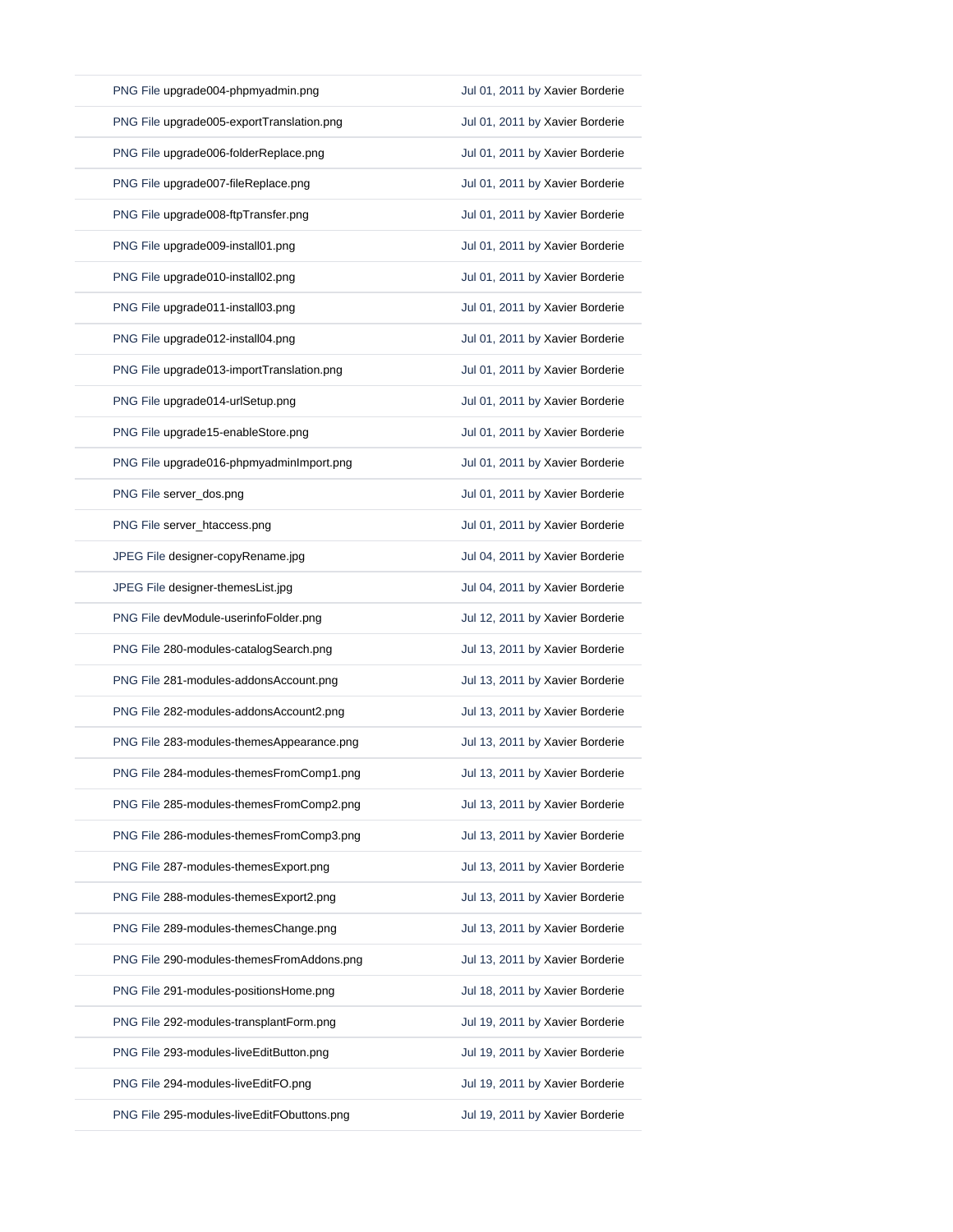| PNG File gs002-filezilla-mainWindow.png        | Jul 20, 2011 by Xavier Borderie |
|------------------------------------------------|---------------------------------|
| PNG File gs003-filezilla-addSite.png           | Jul 20, 2011 by Xavier Borderie |
| PNG File gs004-filezilla-selected.png          | Jul 20, 2011 by Xavier Borderie |
| PNG File gs005-pma-addDatabase.png             | Jul 20, 2011 by Xavier Borderie |
| PNG File gs008-filezilla-permissions.png       | Jul 20, 2011 by Xavier Borderie |
| PNG File dg001-integration-homepageAreas.png   | Jul 21, 2011 by Xavier Borderie |
| PNG File dg002-integration-headerSection.png   | Jul 21, 2011 by Xavier Borderie |
| PNG File dg003-integration-homeBlocks.png      | Jul 21, 2011 by Xavier Borderie |
| PNG File dg004-integration-categoryBlocks.png  | Jul 21, 2011 by Xavier Borderie |
| PNG File dg005-integration-productInfo.png     | Jul 21, 2011 by Xavier Borderie |
| PNG File dg006-integration-accntForms.png      | Jul 21, 2011 by Xavier Borderie |
| PNG File dg007-integration-accntCreation.png   | Jul 21, 2011 by Xavier Borderie |
| PNG File dg008-integration-orderBlocks.png     | Jul 21, 2011 by Xavier Borderie |
| PNG File dg009-integration-addresses.png       | Jul 21, 2011 by Xavier Borderie |
| PNG File dg010-integration-tcCarrierChoice.png | Jul 21, 2011 by Xavier Borderie |
| PNG File dg011-integration-payModChoice.png    | Jul 21, 2011 by Xavier Borderie |
| PNG File dg012-integration-sitemap.png         | Jul 21, 2011 by Xavier Borderie |
| PNG File dg013-integration-contactform.png     | Jul 21, 2011 by Xavier Borderie |
| PNG File dg014-integration-stores.png          | Jul 21, 2011 by Xavier Borderie |
| PNG File devModule002-inModulesList.png        | Jul 22, 2011 by Xavier Borderie |
| PNG File devModule003-transplantModule.png     | Jul 22, 2011 by Xavier Borderie |
| PNG File devModule004-leftColumnList.png       | Jul 22, 2011 by Xavier Borderie |
| PNG File devModule005-topLeftColumnFO.png      | Jul 22, 2011 by Xavier Borderie |
|                                                |                                 |
| PNG File devModule006-welcomeFO.png            | Jul 22, 2011 by Xavier Borderie |
| PNG File devModule007-forceRecompile.png       | Jul 22, 2011 by Xavier Borderie |
| JPEG File banner_en_install_15mins.jpg         | Jul 25, 2011 by Xavier Borderie |
| PNG File devModule008-translation.png          | Jul 26, 2011 by Xavier Borderie |
| PNG File devmodule009-translatedFO.png         | Jul 26, 2011 by Xavier Borderie |
| PNG File devModule010-translatedBO.png         | Jul 26, 2011 by Xavier Borderie |
| PNG File dg015-fileStructure.png               | Jul 27, 2011 by Xavier Borderie |
| PNG File dg016-rootFileStructure.png           | Jul 27, 2011 by Xavier Borderie |
| PNG File gs001-downloadButton.png              | Jul 29, 2011 by Xavier Borderie |
| PNG File gs006-install-step1.png               | Jul 29, 2011 by Xavier Borderie |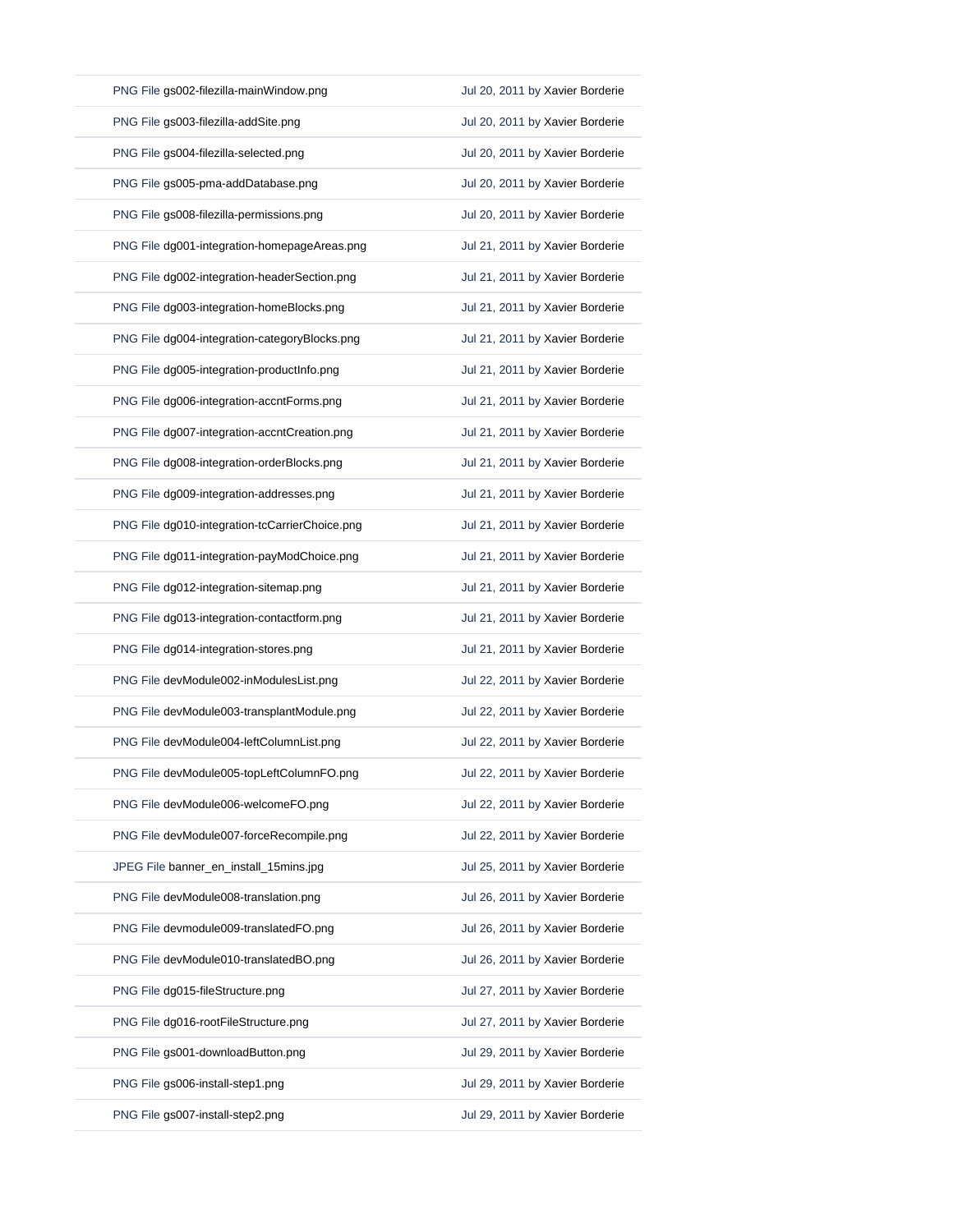| PNG File gs009-install-step3.png              | Jul 29, 2011 by Xavier Borderie |
|-----------------------------------------------|---------------------------------|
| PNG File gs011-install-adminInfo.png          | Jul 29, 2011 by Xavier Borderie |
| PNG File gs010-install-finalPage.png          | Jul 29, 2011 by Xavier Borderie |
| PNG File 300-upgrade-currentConfiguration.png | Aug 04, 2011 by Xavier Borderie |
| PNG File 301-upgrade-options.png              | Aug 04, 2011 by Xavier Borderie |
| PNG File 302-upgrade-upgradeButton.png        | Aug 05, 2011 by Xavier Borderie |
| PNG File 304-upgrade-rollback.png             | Aug 05, 2011 by Xavier Borderie |
| PNG File 305-upgrade-rollbackStatus.png       | Aug 05, 2011 by Xavier Borderie |
| PNG File 303-upgrade-status.png               | Aug 05, 2011 by Xavier Borderie |
| PNG File devModule011-filetree.png            | Sep 13, 2011 by Xavier Borderie |
| PNG File devModule012-SQLpsmodule.png         | Sep 13, 2011 by Xavier Borderie |
| PNG File architecture_3tiers_EN.png           | Sep 19, 2011 by Xavier Borderie |
| PNG File architecture_modulaire_EN.png        | Sep 19, 2011 by Xavier Borderie |
| PNG File architecture_transmission_EN.png     | Sep 19, 2011 by Xavier Borderie |
| PNG File 296-modules-AddModuleForm.png        | Oct 26, 2011 by Xavier Borderie |
| PNG File fo005-blockCategories.png            | Nov 17, 2011 by Xavier Borderie |
| PNG File fo004-blockMyAccount.png             | Nov 17, 2011 by Xavier Borderie |
|                                               |                                 |
| PNG File fo002-themeHeader.png                | Nov 17, 2011 by Xavier Borderie |
| PNG File fo003-themeFooter.png                | Nov 17, 2011 by Xavier Borderie |
| PNG File fo010-frontpageWelcomeText.png       | Nov 17, 2011 by Xavier Borderie |
| PNG File fo009-blockSpecialsStores.png        | Nov 17, 2011 by Xavier Borderie |
| PNG File fo006-blockTags.png                  | Nov 17, 2011 by Xavier Borderie |
| PNG File fo007-blockManufacturers.png         | Nov 17, 2011 by Xavier Borderie |
| PNG File fo008-blockCart.png                  | Nov 17, 2011 by Xavier Borderie |
| PNG File fo015-categoryCompare.png            | Nov 17, 2011 by Xavier Borderie |
| PNG File fo014-categorySort.png               | Nov 17, 2011 by Xavier Borderie |
| PNG File fo011-frontpageFeatured.png          | Nov 17, 2011 by Xavier Borderie |
| PNG File fo012-categoryPage.png               | Nov 17, 2011 by Xavier Borderie |
| PNG File fo013-categoryImagemap.png           | Nov 17, 2011 by Xavier Borderie |
| PNG File fo019-authenticationPage.png         | Nov 17, 2011 by Xavier Borderie |
| PNG File fo016-productPage.png                | Nov 17, 2011 by Xavier Borderie |
| PNG File fo017-productDatasheet.png           | Nov 17, 2011 by Xavier Borderie |
| PNG File fo018-cartPage.png                   | Nov 17, 2011 by Xavier Borderie |